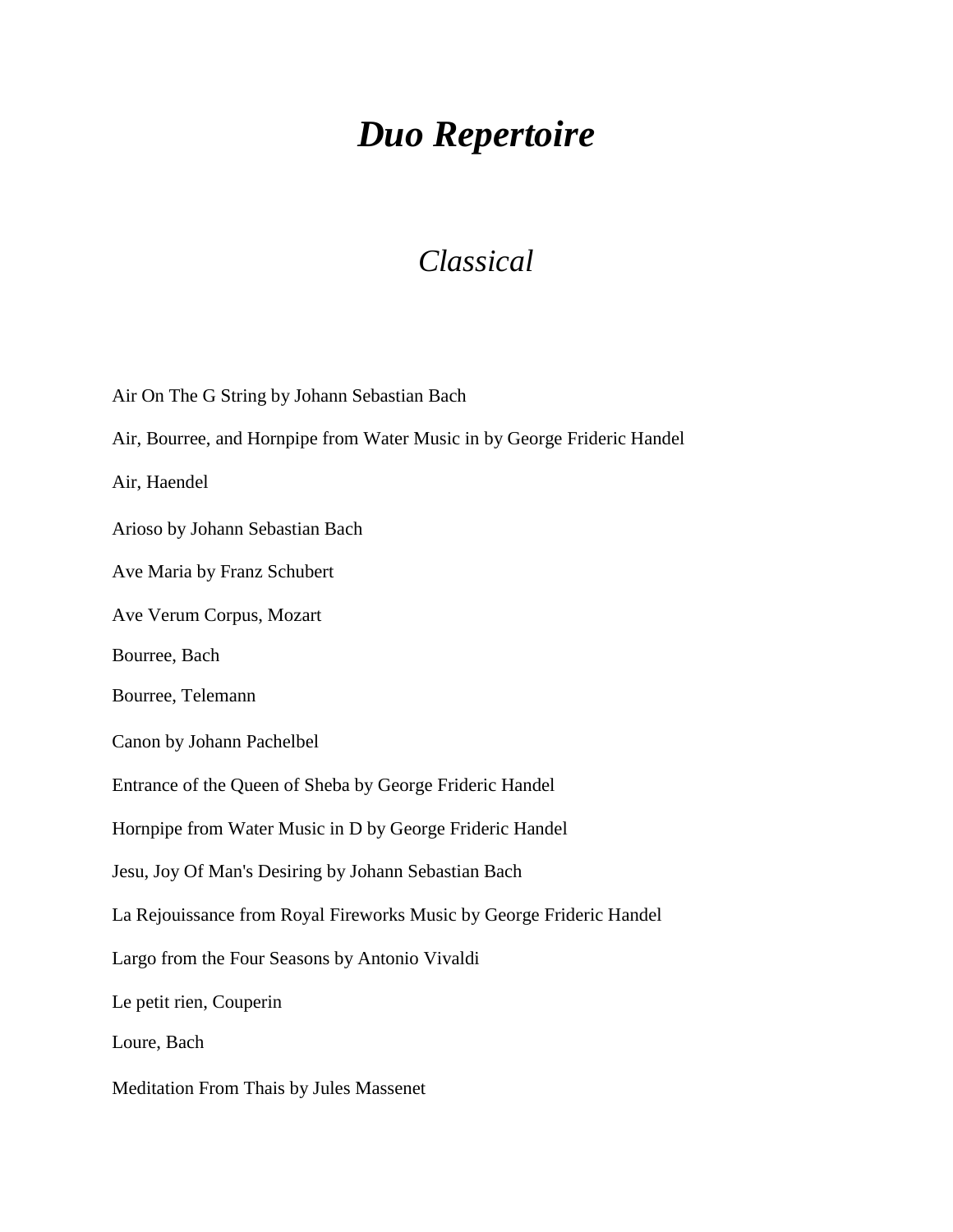## *Pops*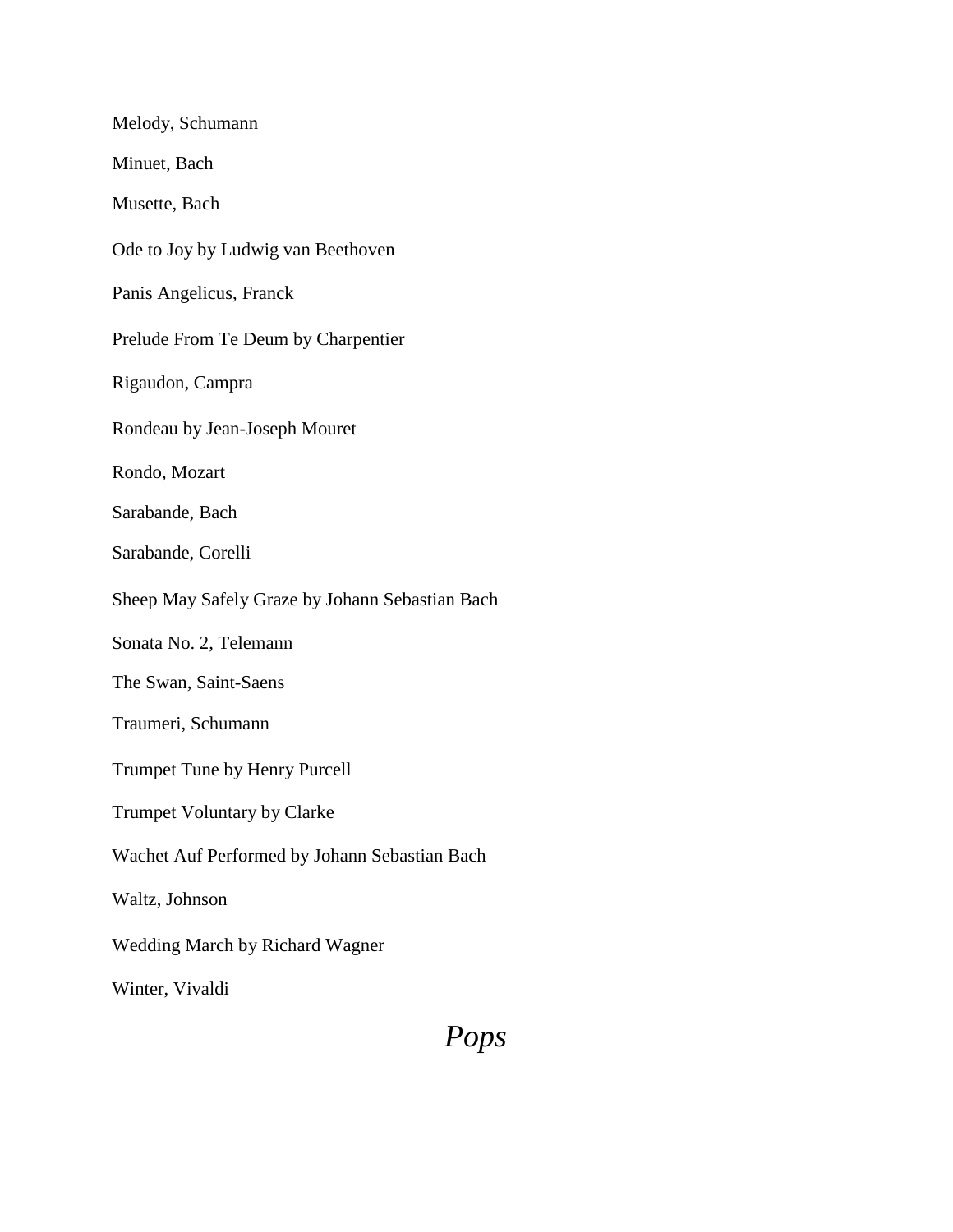A thousand years by Christina Perri Across the Universe, Beatles All I ask of you, Andrew Lloyd Webber All of Me, John Legend Cello Blues Dr. Mario Fever El Choclo, Tango Firework by Katy Perry Forever and Ever Amen, Randy Travis God bless the broken Road by Rascal Flatts Habanera, Bizet Halleluiah by Jeff Buckley Happy Birthday Here comes the sun, Beatles I won't give up, Jason Mraz I'm yours, Jason Mraz La Cumparsita, Tango Mario Bros. Greatest Hits Marry Me, Train Norwegian Wood, Beatles The Good High Alaska Boogie The Peanut Vendor, Simons Throne Room from Star Wars – John Williams Una, Marufo Wagon Wheel by Old Crow Medicine Show